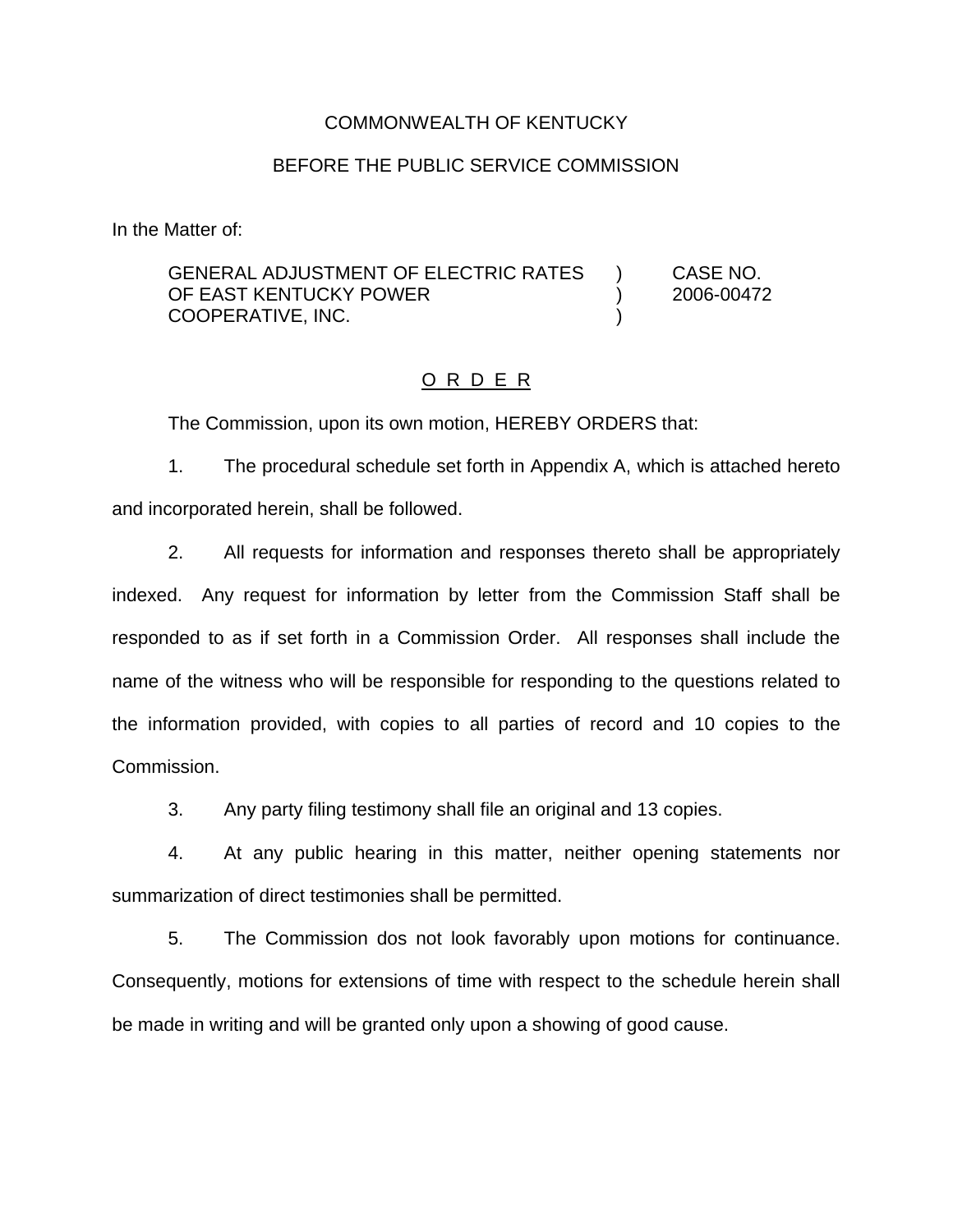6. Nothing contained herein shall prevent the Commission from entering further Orders in this matter.

Done at Frankfort, Kentucky, this 18<sup>th</sup> day of April, 2007.

By the Commission

ATTEST:

**Executive Director** 

Case No. 2006-00472